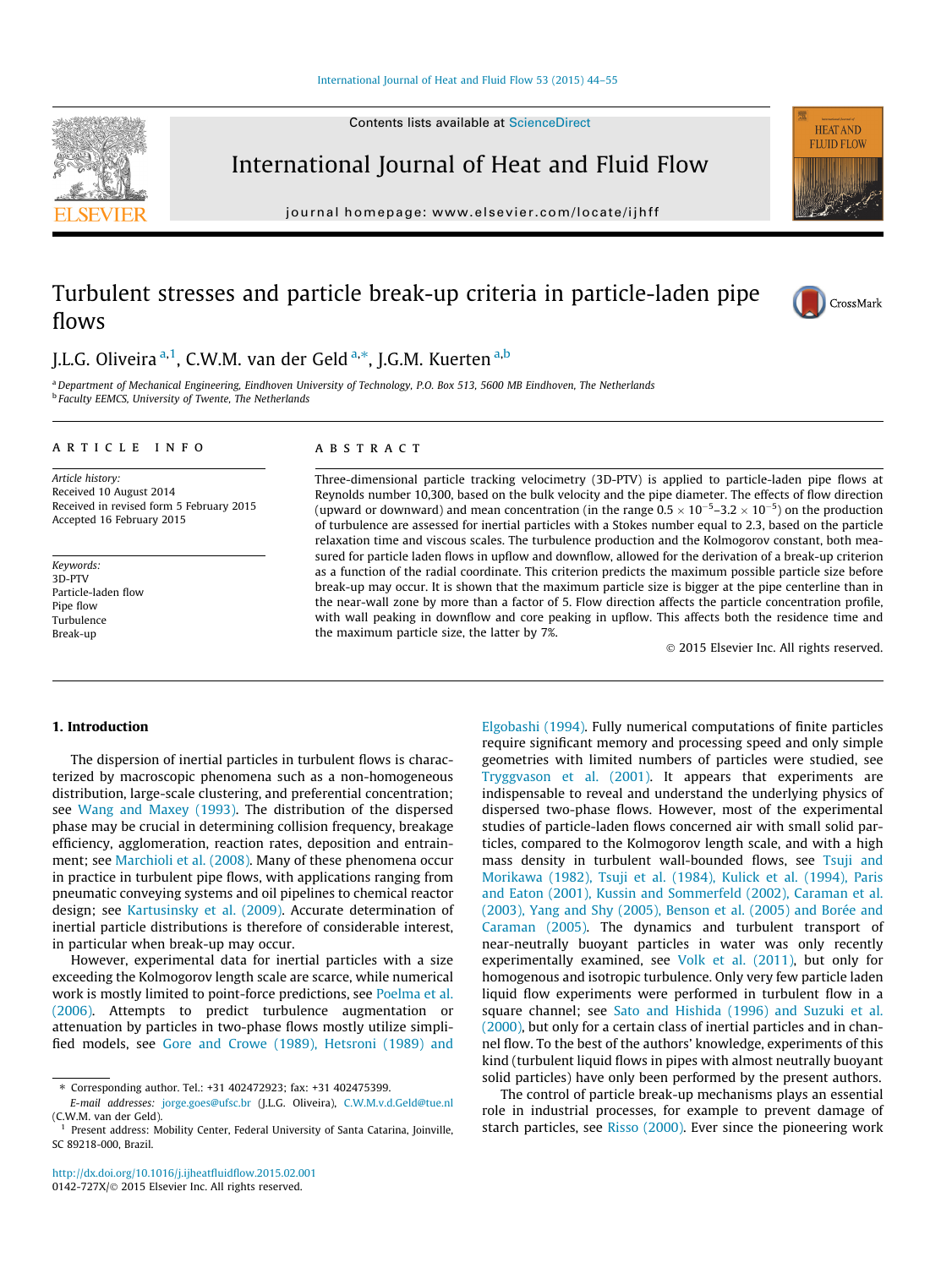#### Nomenclature

| $a_1$ , $a_2$ | fitting coefficients                                     | p                   | particle                                                      |
|---------------|----------------------------------------------------------|---------------------|---------------------------------------------------------------|
| A             | area                                                     | $\mathbf{r}$        | radial coordinate                                             |
| $C_D$         | drag coefficient                                         | $r_{max}$           | radial position for the maximum concentration found           |
| $C_0$         | Kolmogorov constant                                      | $r_s^2$             | correlation coefficient                                       |
| D             | pipe diameter                                            | $\boldsymbol{R}$    | pipe radius                                                   |
| $D_{kk}$      | second order Lagrangian velocity structure function      | $R_{\Phi}$          | ratio of the mean concentration in different measure-         |
| $d_p$         | particle diameter                                        |                     | ment section volumes                                          |
| $d_{p,max}$   | maximum particle diameter in turbulent flows             | Re <sub>b</sub>     | Reynolds number based on the bulk velocity and the            |
| f             | Darcy friction factor                                    |                     | pipe diameter                                                 |
| F             | F-statistic                                              | $Re_p$              | particle Reynolds number based on the particle dia-           |
| g             | gravitational acceleration constant                      |                     | meter and the terminal velocity                               |
| $\mathbf{i}$  | bin number                                               | $S_{km}$            | rate-of-strain tensor                                         |
| j             | photograph number                                        | St                  | Stokes number                                                 |
| k             | total number of radial bins; cylindrical coordinate com- | u                   | fluctuating fluid velocity                                    |
|               | ponents                                                  | $u_{rms}$           | root-mean-square velocity of the turbulent carrier            |
| K             | number of parameters determined in the fit equation      |                     | phase                                                         |
| m             | total number of photographs                              | $u_{\tau}$          | wall shear velocity                                           |
| n             | refractive index; measurement number                     | U                   | instantaneous fluid velocity                                  |
| $N_i$         | number of particles in a discrete radial bin             | $U_b$               | flow bulk velocity                                            |
| $O_i$         | value for break-up criteria                              | $U_{\mathit{TV}}$   | settling velocity of a particle in an infinite, stagnant pool |
| $\hat{O}_i$   | predicted value for break-up criteria                    |                     | of water                                                      |
| $P_k$         | production of turbulent kinetic energy                   | $U_z$               | mean axial fluid velocity                                     |
| Q             | mean volumetric flow rate                                | $v_{p,z}$           | mean axial inertial particle velocity                         |
|               |                                                          | $V_{bin i}$         | volume of a bin                                               |
| Greek symbols |                                                          | $V_{particle}$      | volume of a particle                                          |
| ε             | turbulence dissipation rate                              | $We_{crit}$         | critical value of the Weber number                            |
| η             | Kolmogorov length-scales                                 | x                   | value of a measured quantity; space coordinate                |
| $\theta$      | azimuthal direction                                      | $x_j$               | Cartesian coordinate system                                   |
| μ             | dynamic viscosity                                        | $\tau_f$            | fluid time-scale based on viscous scales                      |
| v             | kinematic viscosity                                      | $\tau_k$            | Kolmogorov time-scale                                         |
| $\rho$        | mass density                                             | $\tau_p$            | relaxation time for particles in stationary flow              |
| τ             | time                                                     | $\sigma$            | surface tension coefficient                                   |
| $\tau_c$      | Lagrangian correlation time                              | $\sigma_m$          | standard error                                                |
|               |                                                          | $\Phi_v$            | particle volumetric concentration (-)                         |
| Subscripts    |                                                          | $\varPhi_{\nu,max}$ | maximum concentration found in a discrete bin                 |
| b             | bulk                                                     | z                   | streamwise coordinate                                         |
| i             | discrete radial position                                 | 1 <sub>S</sub>      | single-phase flow                                             |
| f             | fluid                                                    | 2S                  | tracers in two-phase flow                                     |
| IP            | inertial particles                                       |                     |                                                               |
|               |                                                          |                     |                                                               |
|               |                                                          |                     |                                                               |

of [Hinze \(1956\),](#page-11-0) break-up in turbulent flow has been related to turbulent stresses and turbulence dissipation. Since turbulent pipe flow is inhomogeneous, it stands to reason to expect that the break-up criterion depends on the distance to the center of the pipe. It is the purpose of the present study to investigate whether this is indeed the case or not, and to quantify break-up criteria for particle-laden turbulent pipe flow.

To this end, 3D-PTV is applied at Reynolds number,  $Re<sub>b</sub>$ , 10,300, based on the bulk velocity and the pipe diameter. The experimental setup allows for the simultaneous measurement of particle and fluid statistics in both upward and downward vertical flows. The influence of mean volumetric concentration of inertial particles on turbulence production is measured in the range  $0.5 \times 10^{-5}$ - $3.2 \times 10^{-5}$ . Inertial particles with a diameter equal to 0.8 mm are chosen. The mass density of these particles (1050 kg/m<sup>3</sup>) slightly exceeds the mass density of the carrier fluid (1000 kg/m<sup>3</sup>).

Next to the inertial particles, tracers are used to measure turbulence characteristics of the carrier fluid. In order to derive a break-up criterion of the form given by [Hinze \(1956\)](#page-11-0), the turbulence dissipation rate and the Kolmogorov constant have to be known. The former can be estimated from the turbulence production, while the latter can be determined from the Lagrangian velocity correlation function, both in particle-laden flow. The turbulence production depends on the cross component of the Reynolds stress tensor and the mean axial velocity. Therefore, the dependence of mean axial velocity, cross-component of the Reynolds stress tensor and Lagrangian velocity correlation function on the radial coordinate are determined for up- and downflow within the given range of concentration of inertial particles. With the estimations obtained by measurements of turbulence characteristics, the maximum particle diameter that can occur without being torn apart is related to a critical Weber number. The critical Weber number is a threshold Weber number that relates bonding forces, classically represented by a surface tension coefficient, to fluid dynamic stresses exerted by the fluid on the particle in motion. In the case of particles also a surface tension coefficient is present, but it is smaller and does not fully represent the bonding forces that keep the particle intact. In this case an effective surface tension coefficient might be more appropriate. Previous studies on steam injection in a channel with water and starch particles have shown that starch particles can become distorted or even broken at high shear rates and at high temperatures; see [Clerx et al. \(2013\),](#page-11-0) for example. Apparently, a critical Weber number of a kind can be applied also to solids. If the effective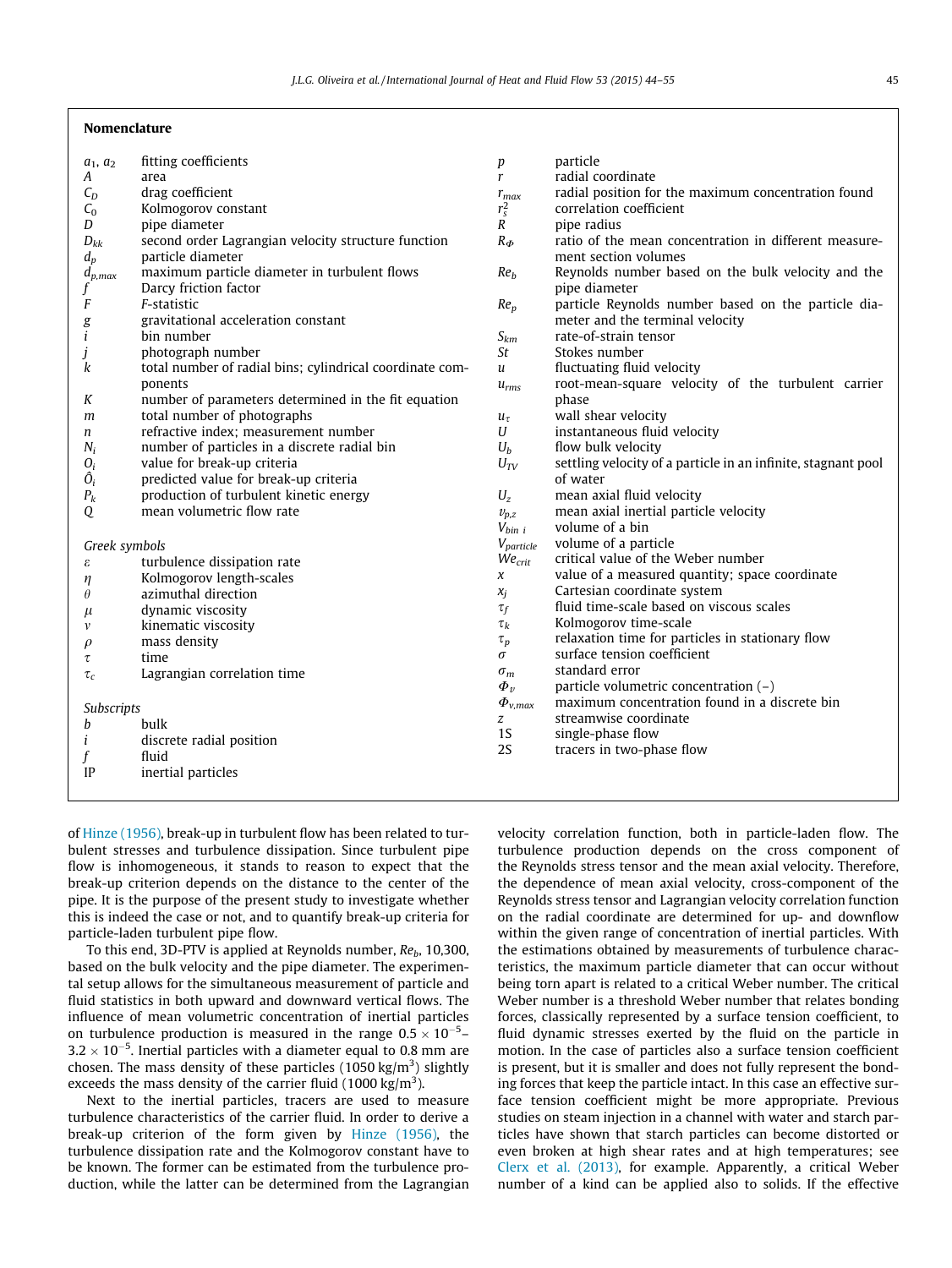surface tension coefficient is by definition representing the bonding forces of a particle, the corresponding Weber number can be used for break-up prediction.

The structure of the paper is as follows. In Section 2, the experimental setup and the description of the particle-laden experimental conditions are given. All experimental results are presented in Section [3](#page-4-0). Section [3.1](#page-4-0) deals with the concentration profile of the inertial particles. The mean axial velocity profiles for carrier and dispersed phases are shown in Section [3.2.](#page-5-0) Results of the cross-component of the Reynolds stress tensor are presented in Section [3.3.](#page-6-0) In Section [3.4,](#page-7-0) turbulence production results are shown. The determination of a direction-dependent Kolmogorov constant is done in Section [3.5.](#page-8-0) A break-up criterion for pipe flow at  $Re_b$  = 10,300 is derived in Section [4.](#page-9-0) Finally, conclusions are drawn in Section [5.](#page-10-0)

#### 2. Experimental setup

#### 2.1. Test rig

Turbulent particle-laden pipe flows have been created in a water loop driven by a centrifugal pump; see [Fig. 1](#page-3-0). The in-line 3 kW centrifugal pump of type DPV18-30, manufactured by ''Duijvelaar pompen'', allows Reynolds numbers, based on the bulk velocity,  $U_b$ , and pipe diameter, D, in the range 10<sup>3</sup>–10<sup>5</sup>.

A set of valves is arranged in such a way that downward and upward vertical flows are possible. In upward flow, a frequency controller permits fine-tuning of the Reynolds number by adjusting the mass flow rate in the measurement section. In downward flow, the mass flow rate is adjusted by controlling the pressure drop over a valve.

The mass flow rate is measured by means of a Micro Motion Elite CMF300 mass flow and mass density meter, whose inaccuracy is less than 0.5% of the registered flow rate. A water reservoir (tank I), located at the bottom of the setup, contains about 2  $m<sup>3</sup>$  of water. This value facilitates water temperature stabilization and Reynolds number control. During a test-run, the temperature was essentially constant, varying typically only 0.1  $\degree$ C.

Submerged pumps are placed in the reservoir tanks at the bottom and at the top of the setup in order to promote homogeneous dispersion of the added tracers and inertial particles. The volume of the top tank is smaller,  $\approx$ 0.15 m<sup>3</sup>, facilitating control of the concentration of particles.

The measurement section consists of a glass pipe to ensure optical accessibility. A water-filled rectangular glass box around the pipe minimizes optical distortions. The pipe diameter is chosen relatively large, 100 mm inner diameter, because measurements at high Reynolds numbers are required. For a certain Reynolds number, bulk velocities are lower for higher tube diameters, which is advantageous for the acquisition of Lagrangian statistics.

Flow straighteners, tube bundle conditioners of ISO 5167-1:1991, see [Miller \(1996\)](#page-11-0), are employed to remove strong secondary flow effects. For upward flow, bundle conditioner I is placed downstream of a 90° bend; see [Fig. 1](#page-3-0). Bundle flow straightener I consists of a set of pipes with an internal diameter of 10 mm and an approximate length of 50 cm. It is constructed in such way that it can be replaced by a straight pipe section. For downward flow, bundle conditioner II is placed downstream of the bottom of tank II in the pipe that conducts the flow to the test section; see [Fig. 1.](#page-3-0) Bundle flow straightener II consists of a set of pipes with an internal diameter of 5 mm and an approximate length of 40 cm. Similarly as bundle conditioner I, it can also be replaced by a straight pipe section.

Three ''HighSpeedStar'' cameras with 12 bit grayscale CMOS sensor and a resolution of 1024  $\times$  1024 pixels have been utilized

to capture almost instantaneous 3D particle positions in an approximate measurement volume of  $1 \times 1 \times 1$  dm<sup>3</sup>. The cameras can record at 1000 Hz at full resolution, but were operated at 50 Hz to maximize the flow measurement time. Recordings are performed until the internal memory of the cameras becomes full during approximately 2 min. The maximum physically relevant frequencies are about 12 Hz for  $Re_b$  = 10300, making a 50 Hz sampling rate sufficient according to the Nyquist theorem.

Settings of cameras and lens arrangement were properly chosen in order to obtain sharp images of moving particles. While a minimum depth of field must be guaranteed to obtain sharp recordings in the whole volume of the measurement section, a minimum field of view is needed to obtain trajectories long enough to measure all relevant flow scales. For the present experiment, the settings can be summarized as:

- Sensor resolution 1 pixel =  $17 \mu m^2$ .
- Focal length of 105 mm.
- $\bullet$  Exposure time of 20 µs.
- Distance from the lens to the object of roughly 800 mm.

An in-situ calibration method has been utilized to transform the two-dimensional pixel information of each camera to world coordinates. A calibration unit precisely moves a grid with regular inter-spaced points throughout the measurement volume to certain positions, with high reproducibility. The bigger and well resolved the volume covered by the calibration plate, the smaller interpolation and extrapolation errors of the calibration functions are.

Calibration and flow measurement images were processed in order to make files, which contain time reference and spatial positions of individual particle trajectories. The magnification of a single lens was arranged such that 100 µm corresponds to one pixel width. The center of the particles is reconstructed from three views, given by the three corresponding camera recordings, and the resulting maximum triangulation error turns out to be of the order of 40  $\mu$ m. The image projection area of particles and the light intensity captured by a camera pixel once light is reflected from particle surfaces allow to separate flow images with only particles (tracers and inertial particles) from the background noise. An important difference with the 3D-PTV procedure as applied by [Oliveira et al. \(2013\)](#page-11-0) is the present use of imaging filters of Davis software which could segregate flow images with only inertial particles or only flow tracers. This task is facilitated by the imaging projection area of inertial particles on the camera sensor exceeding the projection area of tracers by a factor of 16. The uncertainty in the magnitude of the velocity vector obtained from two consecutive positions is for both tracers and particles about 0.06 mm/s. More information about the particle tracking algorithm used to obtain trajectories of tracers and inertial particles and the trajectory analysis method of individual particle trajectories is given by [Oliveira et al. \(2013\) and Oliveira \(2012\).](#page-11-0) Additional descriptions of the mechanical construction for camera support and reproducible calibration, illumination and recording apparatus have already been reported before [Oliveira et al. \(2013\), Oliveira](#page-11-0) [\(2012\), Walpot et al. \(2006\).](#page-11-0)

#### 2.2. Properties of applied particles

Properties of polystyrene particles applied in the present particle-laden experiments are given in [Table 1](#page-3-0). The fluid time-scale  $\tau_f$  in the Stokes number, St, is based on viscous scales; see info below [Table 1.](#page-3-0) The fluid length-scale is the Kolmogorov scale for fully developed single-phase pipe flow at  $Re_b = 10300$  as computed from DNS results by [Veenman \(2004\).](#page-11-0) The Kolmogorov length is about 0.6 mm in the pipe core and 0.2 mm at the wall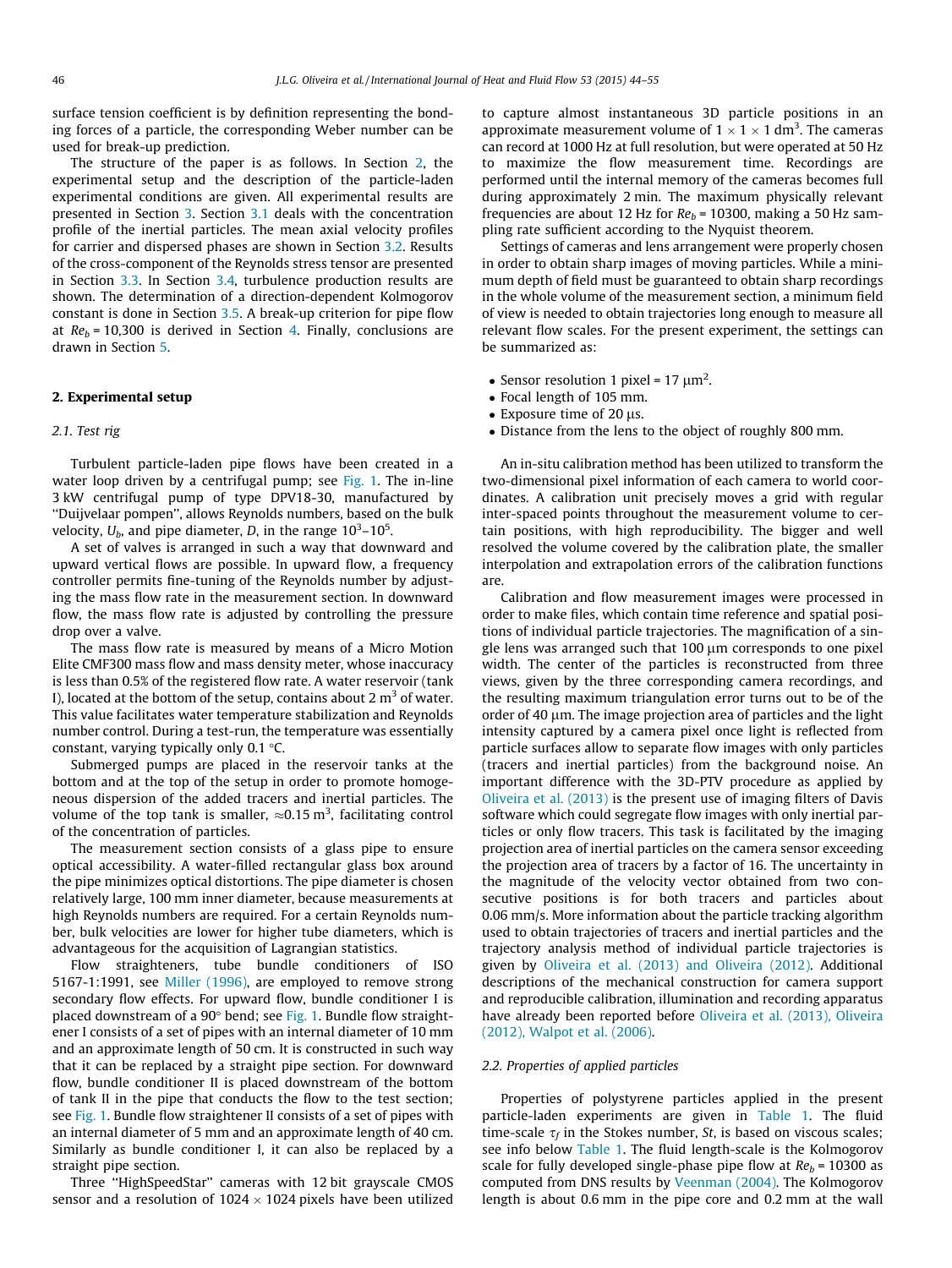<span id="page-3-0"></span>

Fig. 1. Schematic of the 3D-PTV experimental setup for downward or upward particle-laden pipe flow.

#### Table 1

Properties of particles applied in the present particle-laden experiment.

| Particles          | Mass density<br>$\left({\rm kg/m^3}\right)$ | Diameter $d_p$ (mm) | Terminal velocity,<br>$U_{\tau v}^{\dagger}$ (mm/s) | $Re_n$ | $St = \tau_p / \tau_f^{\rm b}$ | Length-scale<br>ratio: $d_p/n^c$ |
|--------------------|---------------------------------------------|---------------------|-----------------------------------------------------|--------|--------------------------------|----------------------------------|
| Flow tracers       | 1050                                        | 0.2                 | 1.0                                                 | 0.18   | 0.14                           | $0.33 - 1$                       |
| Inertial particles | 1050                                        | 0.8                 | 10.2                                                | 7.76   | 2.31                           | $1.33 - 3.5$                     |

<sup>a</sup> Settling velocity of a particle in an infinite, stagnant pool of water.

 $^{\rm b}$  Fluid time-scale is based on viscous scales as given by:  $\tau_f$  =  $v/u$   $_c^2$ . For Re<sub>b</sub> < 10<sup>5</sup>, the wall shear velocity can be estimated as  $u$  =  $(U_b^2f/8)^{1/2}$  with  $f$  = a Re<sub>b</sub>  $^{-m}$ ,  $m$  = 0.25 and  $a = 0.316$ ; see [van der Geld \(2002\)](#page-11-0).  $\tau_f$  is roughly 28 ms.<br><sup>c</sup> Kolmogorov length-scales for a fully developed single-phase pipe flow at Re<sub>b</sub> = 10,300 as computed from the DNS code developed by [Walpot et al. \(2006\):](#page-11-0)  $\approx$ 

pipe centerline and  $\approx$  0.2 mm close to the wall.

region. For evaluation of the particle timescale,  $\tau_p$ , the relaxation time for particles in stationary flow is used; see [Albrecht et al.](#page-11-0) [\(2003\)](#page-11-0):

$$
\tau_p = \frac{d_p^2 \rho_p}{18\mu} \left( 1 + \frac{0.5\rho_f}{\rho_p} \right) \tag{1}
$$

where  $\mu$  is the dynamic viscosity,  $d_p$  is the particle diameter and  $\rho_p$ and  $\rho_f$  are the mass densities of particles and fluid, respectively. A relaxation time of  $\tau_p \approx 4$  ms is obtained for the tracers. Note that the fluid inertia is accounted for by the added mass coefficient 0.5 which close to a wall is increased to about 0.7; see [van der Geld](#page-11-0) [\(2002\)](#page-11-0).

The terminal velocity specified in Table 1 is attained in quiescent fluid when gravitational and drag forces are in equilibrium:

$$
U_{\text{TV}} = \left[\frac{4(\rho_p - \rho_f)d_p g}{3C_D \rho_f}\right]^{0.5}
$$
\n(2)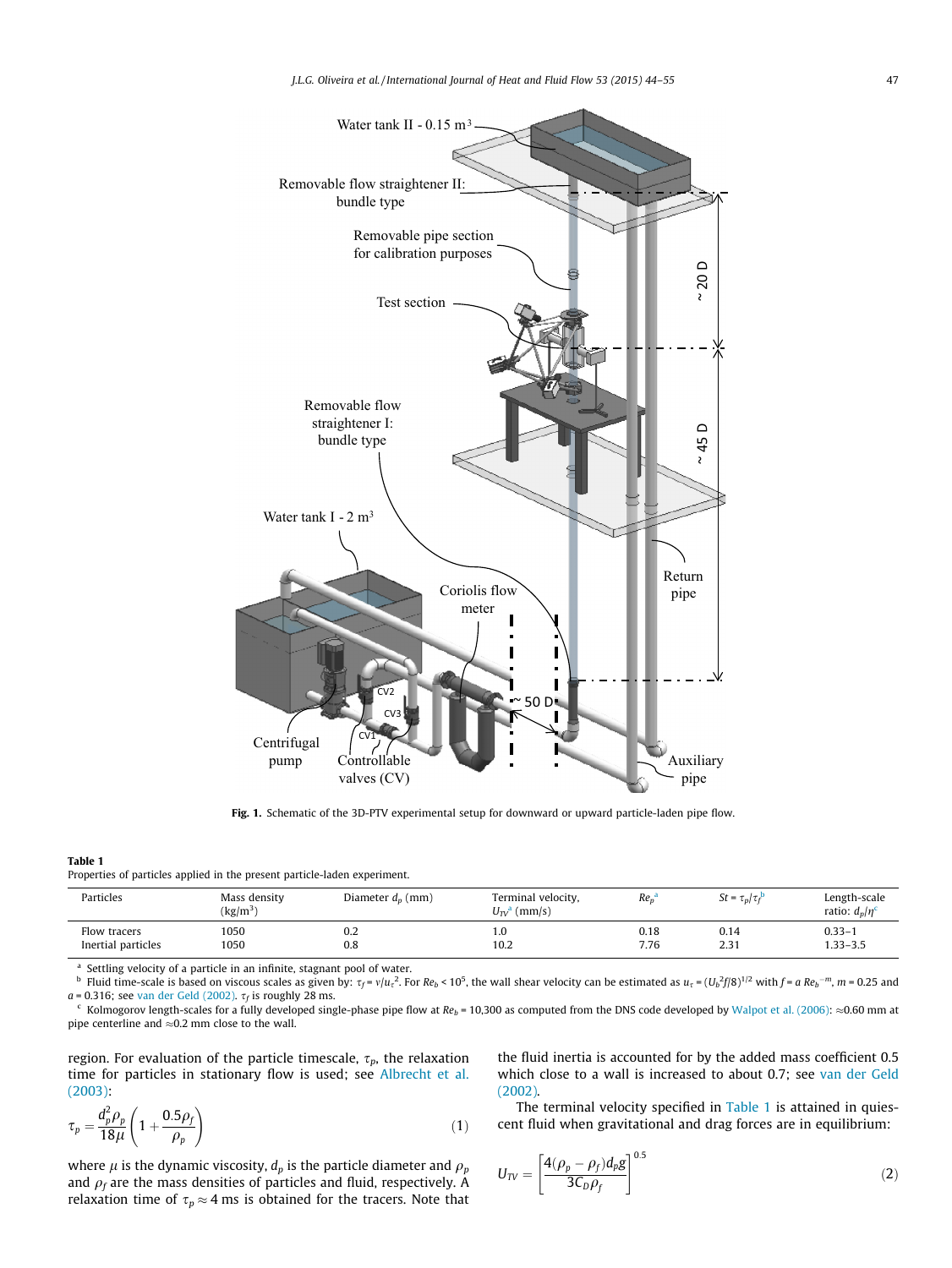<span id="page-4-0"></span>where g is the gravitational acceleration constant and  $C_D$  the drag coefficient. The latter is a function of the particle Reynolds number,  $Re_p = d_p|U_T v|$ , which is based on the particle diameter and the terminal velocity. In the Stokes regime,  $C_D$  is given by Eq. (3). For  $1 < Re_p < 1000$ , [Schiller and Naumann \(1935\)](#page-11-0) proposed a correlation for  $C_D$  given by Eq. (4):

$$
C_D = \left(\frac{24}{Re_p}\right); Re_p < 1
$$
\n(3)

$$
C_D = \bigg(\frac{24}{Re_p}\bigg)\bigg(1+\frac{1}{6}\,Re_p^{2/3}\bigg); \ 1< Re_p < 1000 \hspace{2.2cm} (4)
$$

A value for  $U_{TV}$  is obtained by an iterative computation using Eq. [\(2\)](#page-3-0) and Eq.'s (3) or (4). Since the bulk flow velocity,  $U_b$ , is approximately 100 mm/s, the ratio  $U_b/U_{TV}$  is on the order of 10<sup>2</sup> for seeding particles, see [Table 1.](#page-3-0) Since  $U_b \gg U_{\text{TV}}$ ,  $\tau_n < \tau_f$  and  $d_p$  <  $\eta$ , the employed seeding particles work well as flow tracers. For inertial particles, the ratio  $U_b/U_{TV}$  is on the order of 10,  $\tau_p > \tau_f$ and  $d_p$  >  $\eta$ . Therefore, *inertial particles* have significant inertial characteristics to not behave as tracers.

#### 2.3. Experimental conditions

Downward and upward vertical flows have been measured at the same bulk Reynolds number,  $Re<sub>b</sub>$ . The bulk velocity of each flow,  $U_b$ , was adapted to temperature changes to keep  $Re_b \approx 10,300$ . Single-phase flows serve as a reference for two-phase flows.

Particle-laden flows with mean concentrations,  $\langle \Phi_{\nu} \rangle$ , ranging from  $0.5 \times 10^{-5}$  to  $3.2 \times 10^{-5}$  have been tested. The presence of flow conditioner I, see [Fig. 1](#page-3-0), assured fully developed pipe flow in upflow. In downward flows, the condition of fully developed flow was nearly satisfied, as will be shown below.

Only tracers are employed in single-phase flow measurements, while tracers and inertial particles are added to the water flow in particle-laden measurements. Mean concentration of tracers less than  $10^{-6}$  is applied to each experiment. Properties of inertial particles (volume and mass density) are selected with the aim of testing particle-laden flows which have a characteristic root-mean-square velocity representative of the turbulent carrier phase,  $u_{rms}$ , and the terminal velocity of the dispersed phase,  $U_{TV}$ , of the same order of magnitude:  $u_{rms}/U_{TV} \approx O(1)$ .

A particle-laden experimental case is represented here by a number (1 or 2) which indicates the flow direction and a letter (A, B or C), indicating the applied mean concentration of inertial particles. A summary of the tested particle-laden cases is shown in Table 2. The reference single-phase flows are specified by 1S or 2S.

#### 3. Results

#### 3.1. Concentration profiles of inertial particles

The distribution of the dispersed phase is crucial in defining the break-up efficiency and in defining a correction factor for the break-up rate. Accurate determination of inertial particle distributions is therefore of considerable interest, in particular to evaluate the effect of flow direction (upflow or downflow) on the concentration profiles of the dispersed phase. The experimental determination of tracer and inertial particle distributions is described below.

The number of tracer trajectories measured in the range  $r/R = 0.6$  to 1 decreases with increasing r. The difficulties in measuring tracer trajectories in this region were mainly due to light reflections stemming from the difference between the refractive indices of water,  $n \approx 1.33$ , and glass,  $n \approx 1.51$ , and the curvature

#### Table 2

Summary of the single-phase and particle-laden flow experiments. All experimental runs have been performed at  $Re_b = 10,300$ .

| Case | Flow direction | $\langle \boldsymbol{\varPhi}_{\boldsymbol{\mathit{v}}} \rangle \cdot 10^{-5}$ |
|------|----------------|--------------------------------------------------------------------------------|
| 1S   | Upward         | 0                                                                              |
| 1A   | Upward         | 0.5                                                                            |
| 1B   | Upward         | 1.4                                                                            |
| 1C   | Upward         | 3.2                                                                            |
| 2S   | Downward       | 0                                                                              |
| 2A   | Downward       | 1.8                                                                            |
| 2B   | Downward       | 2.8                                                                            |

of the glass pipe. Light reflections deteriorate the contrast between tracers and background. However, the fluid flow could also be measured for  $r/R > 0.6$  despite the lower number of usable tracers there. The measured concentration of tracers is roughly linear from  $r/R = 0$  to 0.6 and decreases towards the wall for  $r/R > 0.6$  for all flow cases. In [Oliveira et al. \(2013\)](#page-11-0), Eulerian statistics of a single-phase turbulent pipe flow acquired by 3D-PTV have been found to be trustworthy in the near-wall zone if the number of velocity vectors per radial bin exceeds 1000. The same criterion is also applied in the present work.

In the detection of inertial particle trajectories, the above contrast problem between particles and background did not occur. The bigger imaging projection area of inertial particles on the camera sensor, exceeding the projection of tracers by a factor of 16, avoided problems on the identification of particles. While the projection of a tracer image occupies nearly an area of 2  $\times$  2 pixels, the projection of an inertial particle occupies  $8 \times 8$  pixels. Roughly, every 3D inertial particle position identified in the tracking algorithm corresponds to a real particle. On average, approximately  $3 \times 10^5$  inertial particle positions have been identified in each particle-laden case. 3D particle positions were identified with a camera frame rate of 50 Hz in average time intervals of 50 min. In this period, a water volume corresponding to  $\approx 2.3$  m<sup>3</sup> crosses the test section. In this way, accurate measurements of concentration profiles of inertial particles have been obtained.

Throughout this article, the errors of time-averaged values of a measured quantity  $x$  are estimated with the aid of the so-called standard error,  $\sigma_m$ . Confidence intervals of 95% are considered. For a quantity which is measured  $n$  times, with instantaneous results  $x_i$  and mean  $\langle x \rangle$ , the standard error is given by:

$$
\sigma_m = \sum_{i=1}^{n} [(x_i - \langle x \rangle)^2 / n(n-1)]^{0.5}
$$
 (5)

The effect of the flow orientation with respect to gravity on the concentration profiles of inertial particles,  $\Phi_i(r/R)$ , is made clear in [Fig. 2](#page-5-0). Let k represent the total number of radial bins, here 50. In order to determine  $\Phi_i(r/R)$ , radial bins are defined by  $i\Delta r \le r \le (i + 1)\Delta r$ , with  $i \in [0, k - 1]$  being the bin number and with  $\Delta r = R/k$ . The time-averaged volume of particles within the volume of the bin element *i* is given by  $\Phi_{\nu}(i)$ ; see Eqs. (6) and (7):

$$
\langle N_i \rangle = (1/m) \sum_{j=1}^{m} N_i(j) \tag{6}
$$

$$
\Phi_{\nu}(i) = \langle N_i \rangle (Vp/Vi) \tag{7}
$$

where  $j$  numbers photographs and  $m$  is the total number of photographs. Each subscript i corresponds to a radial bin, r. The ratio i/k corresponds to r/R in dimensionless form. The term  $\langle N_i \rangle$  represents the time-averaged number of particles in a discrete radial bin,  $V_p$  denotes the volume of a particle and  $V_i$  the volume of the bin. The mean concentration of inertial particles,  $\langle \Phi_{\nu} \rangle$ , refers to the mean of  $\Phi_{\nu}(i)$  in all bins, Eq. [\(8\)](#page-5-0).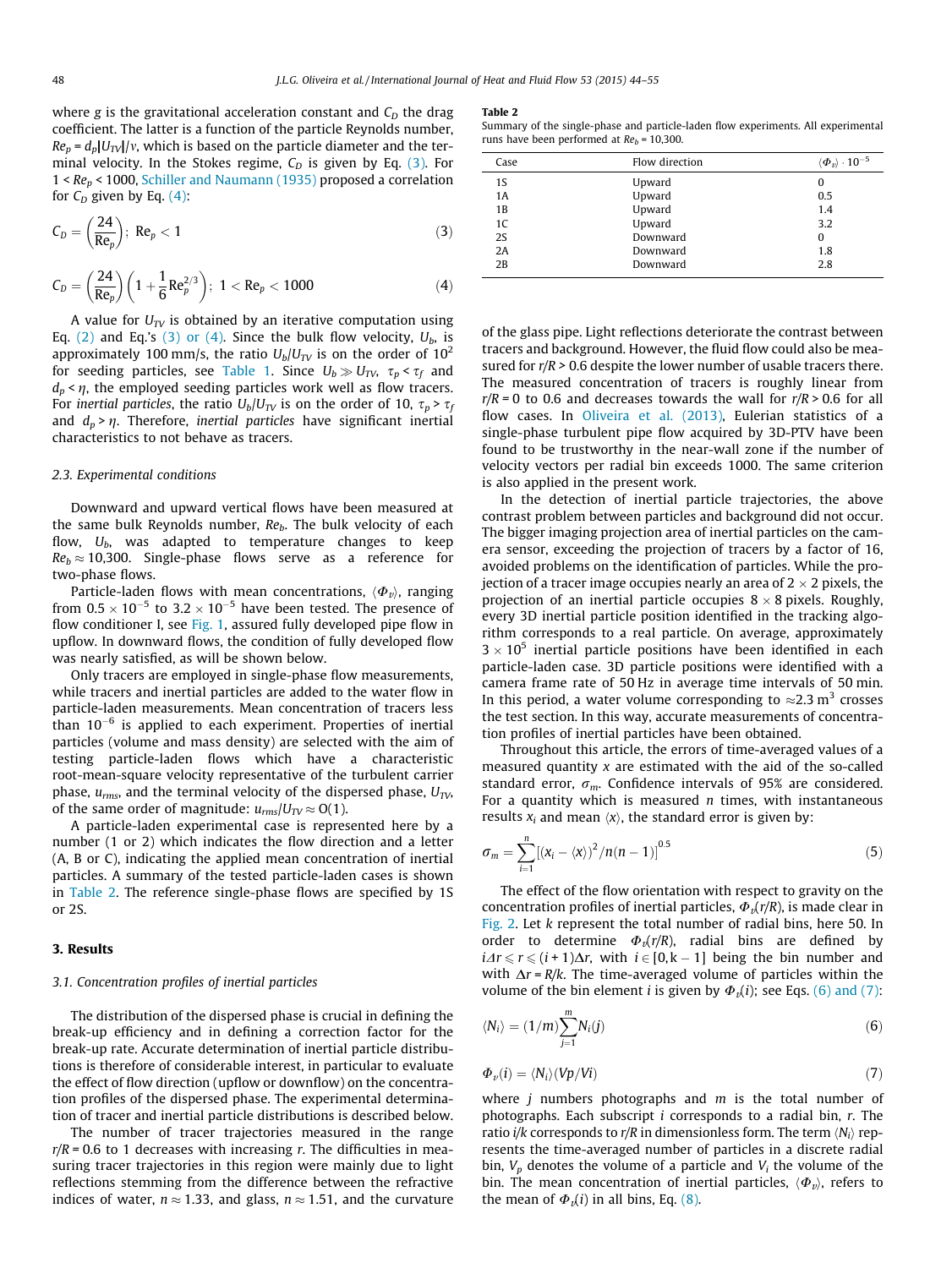<span id="page-5-0"></span>

Fig. 2. Effect of the flow orientation with respect to gravity on the concentration profiles of inertial particles,  $\Phi_{\nu}(r/R)$ , in upflow case 1B and in downflow case 2B. For case 1B, the mean volumetric concentration,  $\langle \Phi_{\nu} \rangle$ , is  $1.4 \times 10^{-5}$  and for case 2B,  $2.8 \times 10^{-5}$ . Dashed lines are added to guide the eye. Error bars indicate  $2 \sigma m$ .

$$
\langle \Phi_v \rangle = (1/k) \sum_{i=0}^{k-1} \Phi_v(i)
$$
 (8)

Close to the pipe walls in upflow ( $r/R > 0.85$ ),  $\Phi_{\nu}$  decreases with decreasing distance to the wall. Same trends for the concentration profile of case 1B are found for upflow cases 1A/1C. Higher concentrations of inertial particles in the pipe center were also found for gas–solid upward flows by the numerical computations of [Kartusinsky et al. \(2009\).](#page-11-0) For downflows, there is a concentration peak at about  $r/R \approx 0.98$ . This trend is also found for downflow case 2A. Similar concentration profiles of inertial particles in downward flow was experimentally obtained by [Suzuki et al. \(2000\),](#page-11-0) where ceramic beads with mass density exceeding the carrier-phase (water) by a factor of 3.85 have been applied in down-flow, resulting in a maximum concentration of inertial particles at the channel walls (exceeding 7–8 times the concentrations at the channel core). We can conclude that the direction of the vertical flow, upward or downward, strongly affects the concentration profile,  $\Phi_{\nu}(r/R)$ , particularly in the near-wall zone (0.8 <  $r/R$  < 1). Notice that lift forces can be of relevance for determining the concentration of particles in wall-bounded flows. However, most numerical studies in literature consider small heavy particles only, for which the lift force can be neglected. This leads to different particle behavior than the case of large, almost neutrally buoyant particles which it is considered in this work; see for example [Yamamoto](#page-11-0) [et al. \(2001\)](#page-11-0) and [Wang and Squires \(1996\).](#page-11-0)

Particles lighter than the carrier phase (e.g. spherical bubbles in liquid flow) are expected to possess rather different concentration profiles to those of heavy particles. In the theoretical analysis of [Drew and Lahey \(1982\)](#page-11-0), the concentration profile of bubbles in pipe flow showed wall-peaking for up-flow and core-peaking for down-flow. Therefore, the mass densities of the carrier phase and of the particles are also relevant for determining the radial distribution of particles in pipes. These predictions of bubble concentration profiles are confirmed by many experimental results, for example by [Zun \(1980\)](#page-11-0).

A summary of the results for the concentration is provided in Table 3. Some ratios are useful to characterize the concentration profiles in the present experiments. For example, the ratio of the maximum concentration found in a discrete bin to the mean concentration,  $\Phi_{v,\text{max}}/\langle \Phi_v \rangle$ , and the ratio of the mean concentration in  $0 \lt r/R \lt 0.8$  to that in  $0.8 \lt r/R \lt 1$ ,  $R_{\phi}$ . Both  $\langle \Phi_v \rangle_{(0 \lt r/R \lt 0.8)}$  and  $\langle \Phi_{v} \rangle_{(0.8 \le r/R \le 1)}$  are computed according to Eq. (8), but in the

#### Table 3

Results of the inertial particle concentrations for the particle-laden pipe flow experiments.

| Case      | Flow direction | $\langle \boldsymbol{\varPhi}_{v} \rangle \cdot \mathbb{10}^{-5}$ | $R_{\Phi^*}$ | $\Phi_{v,\text{max}}/\langle \Phi_v \rangle$ | $r_{\rm max}/R$ |
|-----------|----------------|-------------------------------------------------------------------|--------------|----------------------------------------------|-----------------|
| 1S        | Upward         | 0                                                                 |              |                                              |                 |
| 1A        | Upward         | 0.5                                                               | 1.72         | 1.51                                         | $\sim 0$        |
| 1В        | Upward         | 1.4                                                               | 1.75         | 1.42                                         | $\sim 0$        |
| 1C        | Upward         | 3.2                                                               | 1.65         | 1.25                                         | $\sim 0$        |
| <b>2S</b> | Downward       | 0                                                                 |              |                                              |                 |
| 2A        | Downward       | 1.8                                                               | 0.75         | 3.55                                         | $\sim 0.98$     |
| 2B        | Downward       | 2.8                                                               | 0.81         | 3.21                                         | $\sim 0.98$     |

indicated parts of the measurement section volume. More information about the concentration profiles of inertial particles is given in [Oliveira et al. \(2013\).](#page-11-0)

#### 3.2. Mean axial velocity profiles

Criteria for particle break-up depend on the turbulence dissipation rate. Since this quantity cannot be measured directly by means of 3D-PTV, as it involves spatial derivatives of the velocity, we estimate it by the turbulence production. The turbulence production depends on the cross component of the Reynolds stress tensor and the radial derivative of the mean axial velocity component. Therefore, in this sub-section we study the mean axial velocity component and in the next the cross component of the Reynolds stress tensor. In particular, we assess the effects of inertial particle distribution and flow direction on the mean velocity profile.

Inertial particle and tracer trajectories have been registered by 3D-PTV at a camera frame rate of 50 Hz. On average, 2  $\times$  10<sup>6</sup> velocity vectors for tracers and 3  $\times$  10<sup>5</sup> for inertial particles have been obtained for each particle-laden case. The velocity vectors are ensemble-averaged in distinct radial bands, which have a discrete width of 1.0 mm around a chosen radius, see Section [3.1](#page-4-0).

The effect of upflow direction on the mean axial velocity profiles of fluid,  $\langle U_z \rangle$ , is presented in [Fig. 3.](#page-6-0) The flow bulk velocity,  $U_b$ , was adjusted to keep the same  $Re_b$  for each experiment, 10,300. The bulk velocity  $U_b$  normalizes the velocity profile. In each plot, the measured single-phase velocity profile is also shown as a reference. Error-bars in [Fig. 3](#page-6-0) have same sizes as the symbols.

To check the mean axial fluid velocity profiles of particle-laden cases the following procedure was followed. For each fluid flow profile, the mean volumetric flow rate, Q, was determined by integrating  $\langle U_z \rangle_i$  A<sub>i</sub>, over the radius of the pipe. Temperature measurements yielded the water mass density,  $\rho_f$ . The product  $\rho_f$  Q gives the mass flow rate for each experimental set, which corresponded to the ones given by the Coriolis meter within its inaccuracy range.

In [Fig. 3](#page-6-0), the mean axial velocity profile for tracers in case 1B is presented. Comparison of mean axial fluid velocities for single-phase and two-phase flows, cases 1S and 1B, indicates a slight reduction in the mean flow velocity in the range  $0 < r/R < 0.93$ . This reduction is compensated by an increase in mean fluid velocity in the range  $0.93 < r/R < 1$ , see [Fig. 3](#page-6-0)b. Similar modifications to the mean axial fluid velocity of particle-laden case 1B are found for upward cases 1A/1C. The minor effect of solid particles on the mean liquid velocity was also shown by [Sato and](#page-11-0) [Hishida \(1996\)](#page-11-0) and by [Borowsky and Wei \(2007\)](#page-11-0) in wall-bounded flows, particularly if low mean volumetric loads of solids are present (e.g. less than  $10^{-4}$ ). The prior experimental results are in agreement with the gas–solid channel flow computations of [Arcen et al. \(2006\)](#page-11-0) and with the computations for pipe flows by [Mandø et al. \(2009\).](#page-11-0)

The small change in the fluid mean velocity profiles observed above is also apparent in the mean strain rate. [Fig. 4](#page-6-0) shows the effect of up- or downflow on the mean strain rate,  $\partial \langle U_z \rangle / \partial r$ , for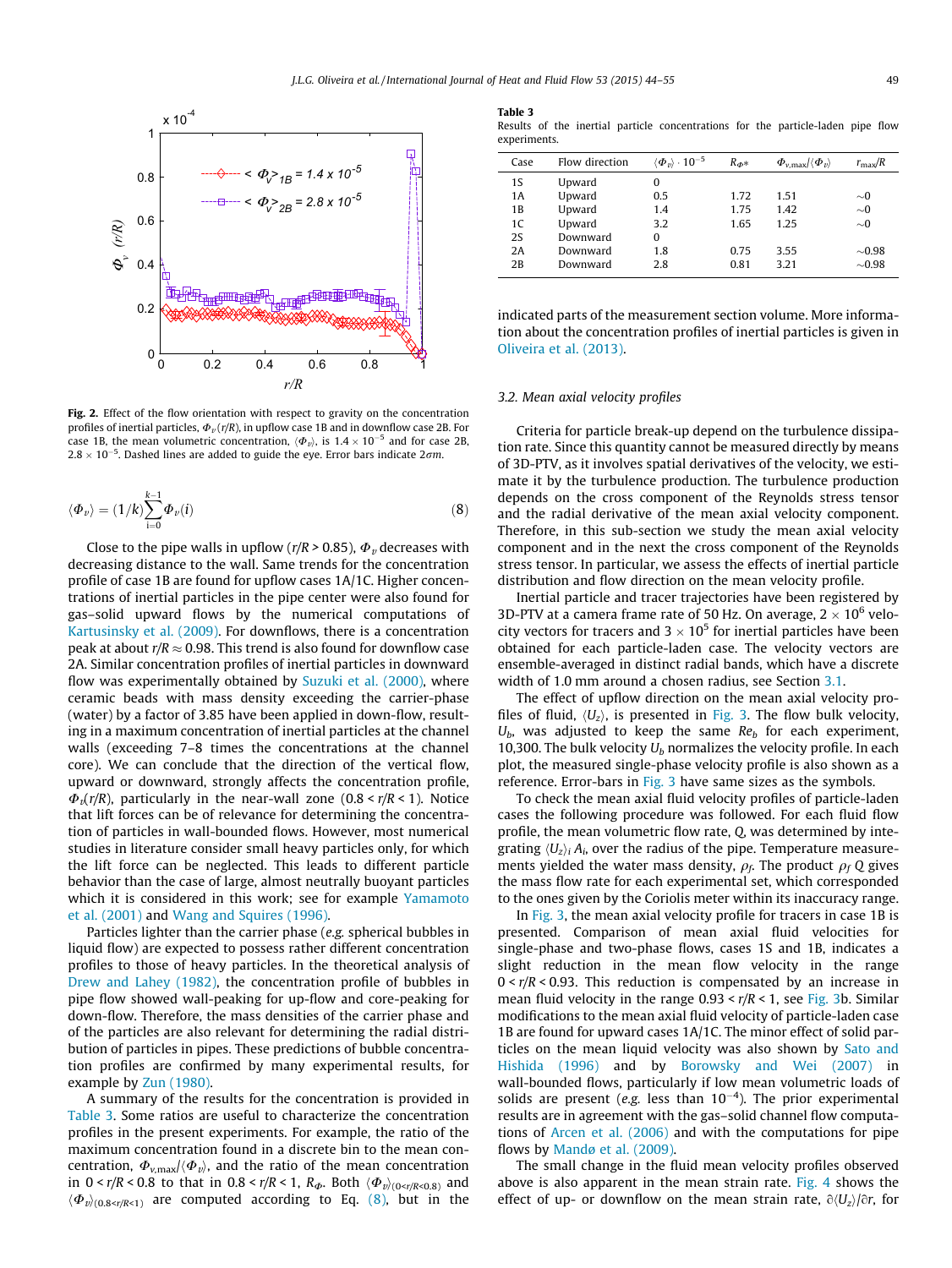<span id="page-6-0"></span>

Fig. 3. Mean axial velocity profile,  $\langle U_z \rangle$ , in upward flow direction of particle-laden case 1B. The velocities are normalized by the bulk velocity of the corresponding flow,  $U_b$ . The subscript 1S denotes single-phase flow. In case 1B, the mean volumetric concentration,  $\langle\Phi_{\nu}\rangle$ , is 1.4  $\times$  10<sup>–5</sup>. Dashed lines are to guide the eye. Standard error-bars have same sizes as symbols. Fig. 3a presents velocity profiles in the range  $0 < r/R < 0.85$  and Fig. 3b in the range  $0.85 < r/R < 1$ . Each marker corresponds to a bin; notice the difference in scales.



Fig. 4. Effect of the flow orientation with respect to gravity (upflow or downflow) on the mean strain rate,  $\partial(U_z)/\partial r$ , for particle-laden flows 1B and 2B. The subscript 1S denotes single-phase fully developed flow. Dashed lines are added to guide the eye. Each marker corresponds to a bin; notice the difference in scales.

particle-laden flows 1B and 2B. Fig. 4a presents results in the range  $0 < r/R < 0.80$  and Fig. 4b, in the range  $0.80 < r/R < 1$ .

The gradient of the mean strain rate drastically increases at about  $r/R \approx 0.88$  for particle-laden downflows and at about 0.92 for particle-laden upflows. For single-phase flows, this happens at  $r/R \approx 0.90$ . This shift is apparently related to the changes in the mean strain rate profile, which can be understood in terms of local decrease in relative velocity in the following way. In upflows, the drag imposed to the fluid by the heavier particles results in a reduction of the fluid velocity in the pipe core. This reduction is compensated by mass conservation with an increase in the fluid velocity in the near wall-zone. The opposite trend is found in downflows.

## 3.3. Cross-component of the Reynolds stress tensor

Turbulent stresses are important for particle break-up in the way detailed below, and are part of the Reynolds stress tensor. Let a cylindrical coordinate system with its origin at the pipe centerline and with the axial axis anti-parallel to the gravitational acceleration be defined as in Fig. 5. Let the lower case  $u$  indicate the fluctuating fluid velocity component. The effects of flow orientation with respect to gravity (upflow or downflow) and mean volumetric concentration on the cross-component of the Reynolds stress tensor,  $\langle u_r u_z \rangle$ , are presented in [Fig. 6.](#page-7-0) Results are normalized by the square of the bulk flow velocity,  $U_b^2$ , of the



Fig. 5. Cylindrical coordinate system for up- and downward flows. The origin is at the pipe centerline and the axial axis is anti-parallel to the gravitational acceleration.

corresponding experiment. Results for the reference single-phase cross-component are also shown.

In inhomogeneous fully developed pipe flows, the only decoupled direction is the tangential, which means that correlations  $\langle u_{\theta} u_{r} \rangle$  and  $\langle u_{\theta} u_{z} \rangle$  are zero. For all measured particle-laden flows, values of cross-components including the tangential direction have been verified to be close to zero.

In [Oliveira et al. \(2013\)](#page-11-0), results of the single-phase fully developed flow, case 1S, have been compared to the DNS results of [Veenman \(2004\).](#page-11-0) The 3D-PTV data of case 1S showed good agreement with these DNS results within the measurement error. The cross component of the Reynolds stress tensor of the fluid velocity also showed good agreement between cases 1S and 1B [\(Fig. 6a](#page-7-0)). Results for cases 1A/1C are similar to the ones of 1B. For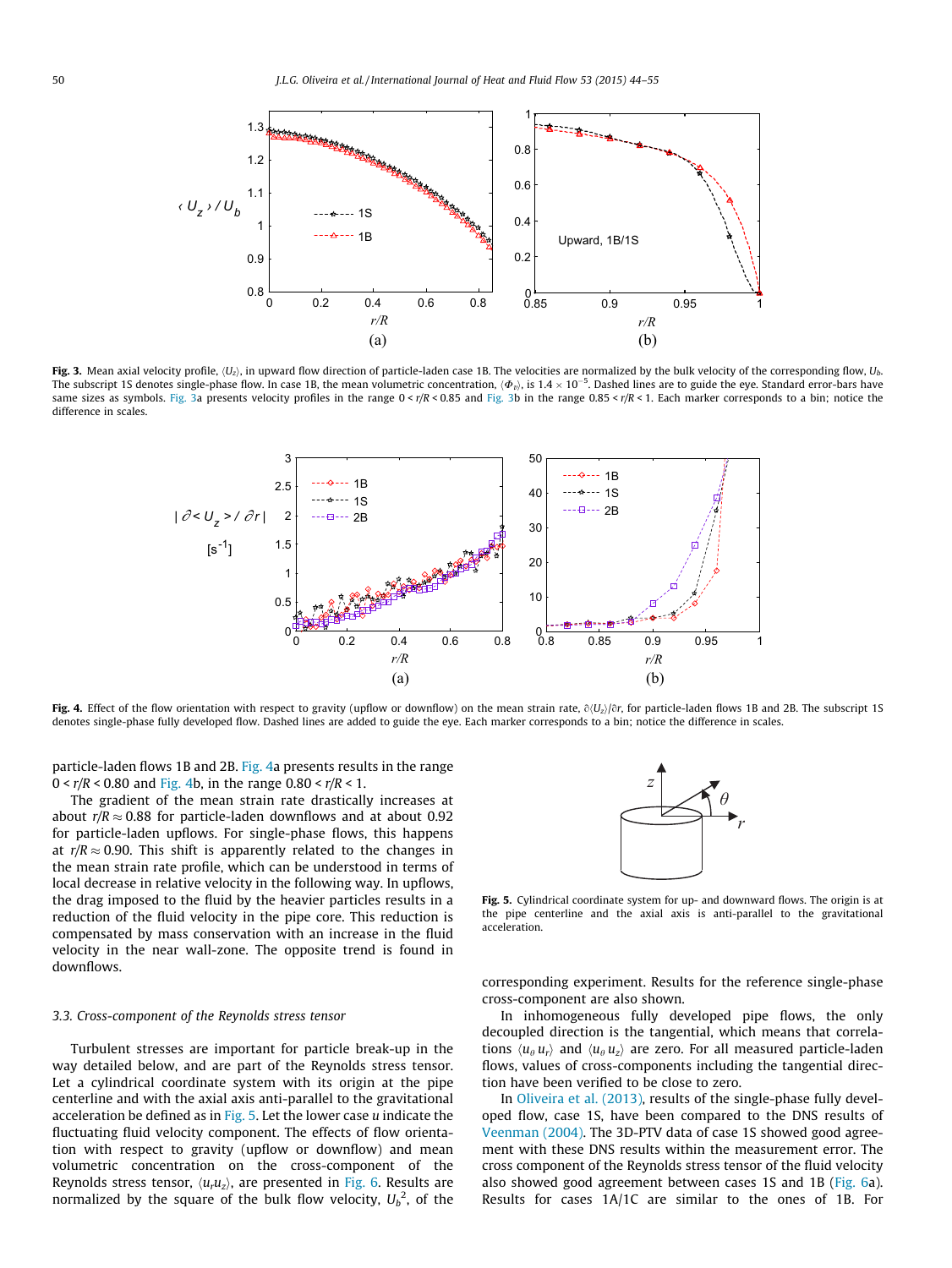<span id="page-7-0"></span>

Fig. 6. Effects of the mean concentration,  $\langle \Phi_n \rangle$  and flow orientation with respect to gravity (upflow or downflow) on the cross-component of the Reynolds stress tensor,  $\langle u, u \rangle$ , for particle-laden flows 1B and 2B. Results are normalized by  $U_b^2$ . The subscripts 1S and 2S denote single-phase reference flows and 2P, tracers in two-phase flow. Dashed lines are added to guide the eye.

particle-laden pipe flows in upward direction with  $\langle \Phi_v \rangle$  < 3.2  $\times$  10<sup>-5</sup>, the flow turbulence is barely modified by the presence of the inertial particles. The minor effect of solid particles in  $\langle u_r u_r \rangle$  was also observed by [Suzuki et al. \(2000\)](#page-11-0) in a water channel flow with mean concentration of particles about  $3.2 \times 10^{-4}$ . [Vreman \(2007\)](#page-11-0) analyzed turbulence characteristics of particle-laden pipe flows by direct numerical simulations of the gas phase and by applying a Lagrangian approach for the solid particles. His results showed that significant changes to the Reynolds stress will be found only for higher concentrations than 5  $\times$  10<sup>–3</sup>.

Results of downflows with mean concentration less than  $2.8 \times 10^{-5}$ , cases 2A/2B, are similar to the reference single-phase flow, case 2S. Therefore, only one of them is sufficient to present the main features of  $\langle u_r u_z \rangle$ . In Fig. 6b, the cross-component profile of case 1B is added to show the differences with upward flows. The discrepancies are particularly pronounced in the range  $0.6 < r/R < 0.9$ . These small discrepancies are the consequence of the fact that the downflows are close to, but not entirely fully developed yet. A similar observation can be made in Fig. 6b. Although the differences are only minor, their consequences for break-up criteria will be investigated below.

A summary of the results obtained for the cross-component of the Reynolds stress tensor is found in Table 4. Cross-section averaged ratios of present particle-laden flows to the corresponding single-phase references (cases 1S and 2S) are shown for  $\langle u_r u_z \rangle$ . Results are normalized by  $U_b^2$ . The cross-section averaging is performed according to Eq. (9):

$$
\overline{\langle u_r u_z \rangle} = \frac{\int_0^R \langle u_r u_z \rangle 2\pi r dr}{\pi R^2}
$$
\n(9)

Table 4 clearly shows that the mean cross-component of the Reynolds stress tensor is barely modified by the presence of inertial particles at the given concentrations and flow conditions. All particle-laden flows with  $\langle \varPhi_{\it v} \rangle$  less than 3.2  $\times$  10<sup>–5</sup> present similar results for  $\langle u_r u_z \rangle$ .

#### 3.4. Production of turbulence kinetic energy

As will be seen in Section [3.5,](#page-8-0) the production of turbulence kinetic energy is important for the appraisal of conditions for particle break-up. The production of kinetic energy is in a Cartesian coordinate system,  $\{x_i\}$ , given by:

$$
P_k = -\sum_i \sum_j \langle u_i \ u_j \rangle \frac{\partial \langle U_i \rangle}{\partial x_j} \tag{10}
$$

| Table 4 |
|---------|
|---------|

Cross-section averaged ratios of the cross-components of the Reynolds stress tensor.

| Case                                                                                                                                                                                                                     | 1Α   | 1B   |      |      | 2B   |
|--------------------------------------------------------------------------------------------------------------------------------------------------------------------------------------------------------------------------|------|------|------|------|------|
| $\frac{\frac{\left[\overline{\langle u_r \ u_z \rangle} / U_b^2\right]_{2P}}{\left[\overline{\langle u_r \ u_z \rangle} / U_b^2\right]_{1P}}}{\frac{\left[\overline{\langle u_r \ u_z \rangle} / U_b^2\right]_{1P}}{2}}$ | 1.01 | 1.01 | 1.02 | 1.01 | 1.00 |

For pipe flows not far from a fully developed condition, the only contributing component is –  $\langle u_r u_z \rangle \partial \langle U_z \rangle / \partial r$ . The effects of the flow orientation with respect to gravity (upflow or downflow) and mean volumetric concentration on the turbulence production,  $P_k$ , for particle-laden flows 1B and 2B are presented in [Fig. 7](#page-8-0). Results are normalized by the cube of the bulk velocity of each flow divided by the pipe radius,  $U_b^3/R$ . Results for the reference single-phase flows cases 1S and 2S are also shown.

Good agreement is found between the results of cases 1S and 1B. Results for case 1B resemble the ones of other particle-laden upflows, cases 1A/1C, which are not shown here. For particle-laden upflows with  $\langle \Phi_v \rangle$  < 3.2  $\times$  10<sup>-5</sup>, the turbulence production is barely modified. An exception is the radial location of the maximum in  $P_k$ , which is shifted from  $r/R \approx 0.96$  to 0.98 ([Fig. 7b](#page-8-0)).

The effect of the mean concentration,  $\langle \Phi_{\nu} \rangle$ , on the turbulence production,  $P_k$ , for particle-laden downflow 2B is presented in [Fig. 7](#page-8-0)c and d. Results for the reference single-phase flow, case 2S, are also shown. The turbulence production profile of case 1B is added to show the differences with upward flow.

Results for cases 2A resemble cases 2B and are not presented. For downflows with mean concentration less than  $2.8 \times 10^{-5}$ , cases 2A/2B, production is enhanced with respect to the reference single-phase flow, case 2S, in the range  $0.9 < r/R < 1$ . Moreover, the location of the maximum in  $P_k$  is shifted from  $r/R \approx 0.96$  to 0.94 ([Fig. 7](#page-8-0)d). Consequently, the cross-sectional average value of  $P_k$  is increased by 9% in comparison to case 2S and by 19% in comparison to case 1B. The slight increase of  $P_k$ , particularly in the near-wall region, was also observed by [Suzuki et al. \(2000\).](#page-11-0) Apparently, particle volume loads less than  $10^{-4}$  at the given flow characteristics are too low to significantly affect the production term. Following the computations of [Vreman \(2007\),](#page-11-0) significant modifications to the production term will be found only for particle-laden flows with high volumetric concentration; e.g.  $\langle \Phi_v \rangle$  >  $10^{-3}$ .

A summary of the results obtained for the turbulence production of energy is found in [Table 5](#page-8-0). Ratios of cross-section averaged results for the production in particle-laden flows to the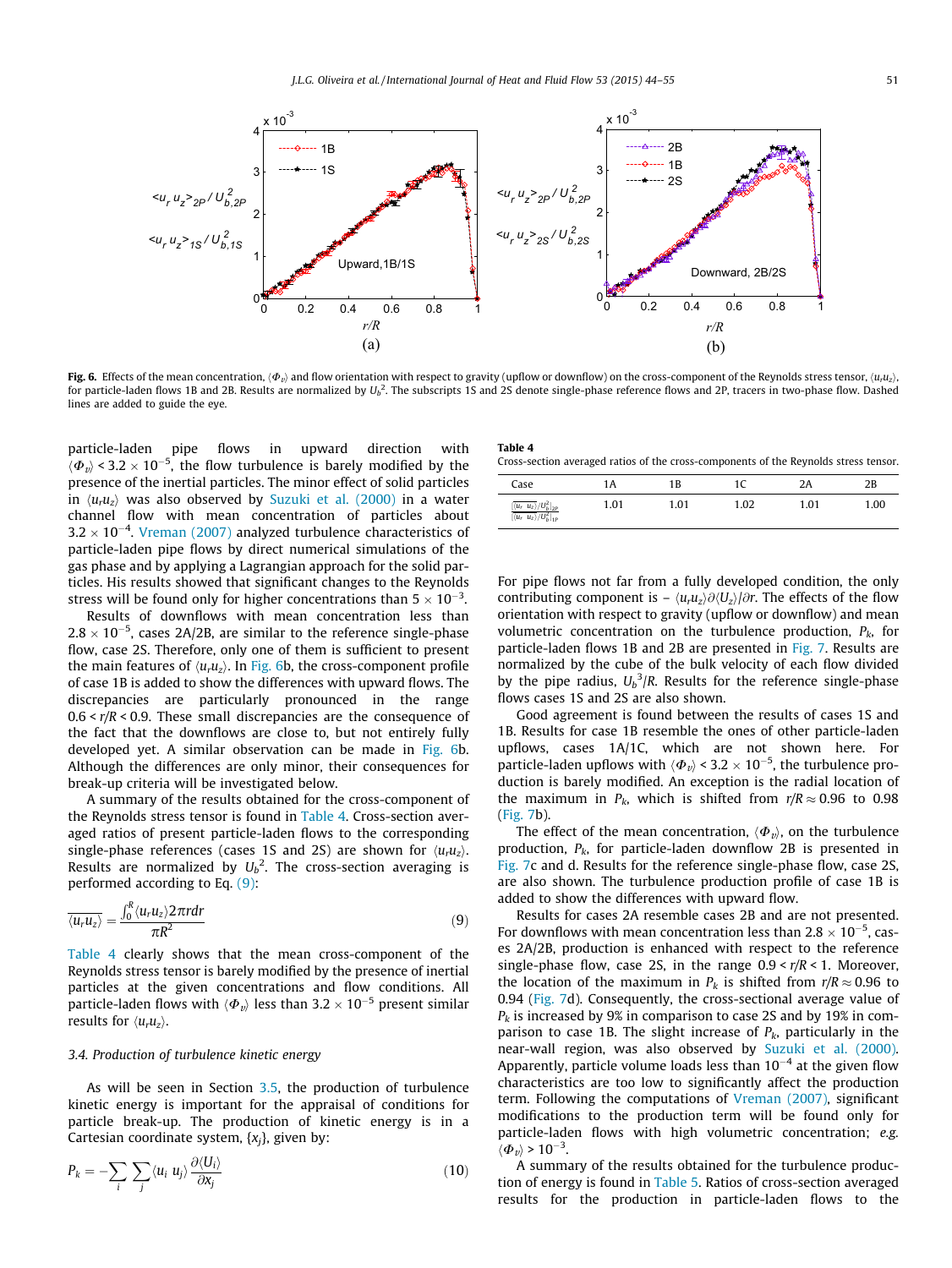<span id="page-8-0"></span>

Fig. 7. Effect of the flow orientation with respect to gravity (upflow or downflow) and the mean concentration,  $\langle \Phi_v \rangle$  on the turbulence production,  $P_k$ , for particle-laden flows 1B and 2B. Results are normalized by  $U_b{}^3/R$ . The subscripts 1S and 2S denote single-phase reference flow and 2P, tracers in two-phase flow. Dashed lines are added to guide the eye. Each marker corresponds to a bin; notice the difference in scales.

| Table 5                                                    |  |  |  |
|------------------------------------------------------------|--|--|--|
| Cross-section averaged ratios of the turbulence production |  |  |  |

| Case                                                  | 1Α   | 1 B  | 1C   | 2A   | 2B   |
|-------------------------------------------------------|------|------|------|------|------|
| $\frac{[\overline{P_k}]_{2P}}{[\overline{P_k}]_{1P}}$ | 1.01 | 1.02 | 1.02 | 1.08 | 1.09 |

corresponding single-phase results (cases 1S and 2S) are shown for  $P_k$ . The cross-section averaging is performed in the same way as in Eq. [\(9\)](#page-7-0).

#### 3.5. Direction-dependent Kolmogorov constant

The Kolmogorov constant  $C_0$  is necessary for the evaluation of particle break-up, see [Wissen et al. \(2004\)](#page-11-0). This Kolmogorov constant can be assessed via the second order Lagrangian velocity structure function,  $D_{kk}(\tau)$ , which is defined by

$$
D_{kk}(\tau) = \langle [u_k(z(\tau), \tau) - u_k(z(0), 0)]^2 \rangle \tag{11}
$$

where  $\tau$  is time and u the fluctuating fluid velocity. The subscript k indicates cylindrical components  $(r, z, \theta)$ . Kolmogorov theory of local isotropy gives a scaling rule connecting the fluid structure functions with the universal Kolmogorov constant,  $C_0$ ; see [Pope](#page-11-0) [\(2000\)](#page-11-0). The scaling rule is given by Eq. (12):

$$
D_{kk}(\tau) = C_0 \langle \varepsilon \rangle \tau \tag{12}
$$

where  $\varepsilon$  is the dissipation rate given by  $\varepsilon$  = 2vS $_{km}$ <sup>2</sup>, v is the kinematic viscosity and  $S_{km}$  the rate-of-strain tensor. The latter is given by:  $S_{km}$  = (1/2)( $\partial U_k/\partial x_m$  +  $\partial U_m/\partial x_k$ ), with  $U_k$  the instantaneous fluid velocity and  $x_k$  the spatial coordinate. Eq. (12) is valid in the inertial sub-range for time  $\tau$  in the interval:  $\tau_k \ll \tau \ll \tau_c$ . The Kolmogorov time-scale,  $\tau_k$ , is representative of dissipative scales, while the Lagrangian correlation time,  $\tau_c$ , is representative of large energy-containing scales. In turbulent flows,  $\tau_k$  is related to  $\tau_c$  by the Reynolds number:  $\tau_k = \tau_c$  Re<sup>-1/2</sup>. Since turbulent pipe flows are inhomogeneous in radial direction,  $\tau_k$  and  $\tau_c$  are functions of the radial coordinate. An average estimate for  $\tau_k$  was computed in [Oliveira et al. \(2013\),](#page-11-0) roughly 28 ms. For  $Re_b = 10,300$ , that would result in an average estimation of  $\tau_c$  of 2.8 s.

Due to the hypothesis of local isotropy, turbulence statistics are invariant to rotations and reflections of the coordinate system as long as there is no symmetry breaking by boundary conditions. The local isotropy assumption implies that the structure functions in the three principal directions are equal and therefore  $C_0$  is a constant. At the level of second order statistics, the local isotropy assumption has been very successful for very large Reynolds numbers, see [Mydlarski and Warhaft \(1998\)](#page-11-0). However, the present Reynolds number is far from this limit. This makes it necessary to introduce a direction-dependent  $C_0^k$ , in the same way as proposed by [Pope \(2002\)](#page-11-0) in a linear stochastic model for homogeneous shear flow. Later, [Walpot et al. \(2007\)](#page-11-0) followed the same approach for the definition of  $C_0$  in inhomogeneous pipe flow. According to Kolmogorov similarity, one should observe a plateau of  $C_0$  in the inertial subrange. However, for the limited Reynolds numbers studied here, the inertial subrange has finite width. For finite Reynolds numbers, the plateaus of  $C_0$  may be short or exist only as bumps, see [Lien and D'Asaro \(2002\).](#page-11-0) Therefore, the value of  $C_0$  will be determined from the maximum in the function of  $D_{kk}(\tau)/\langle \varepsilon \rangle \tau$ .

In the remainder of this section, the same approach will be applied to determine the Kolmogorov constant for flows laden with inertial particles. The Lagrangian structure function for the radial velocity component scaled with  $\langle \varepsilon \rangle \tau$  is presented at r/R = 0.7 in [Fig. 8.](#page-9-0) The calculation of  $D_{kk}(\tau,r)$  is done by averaging over flow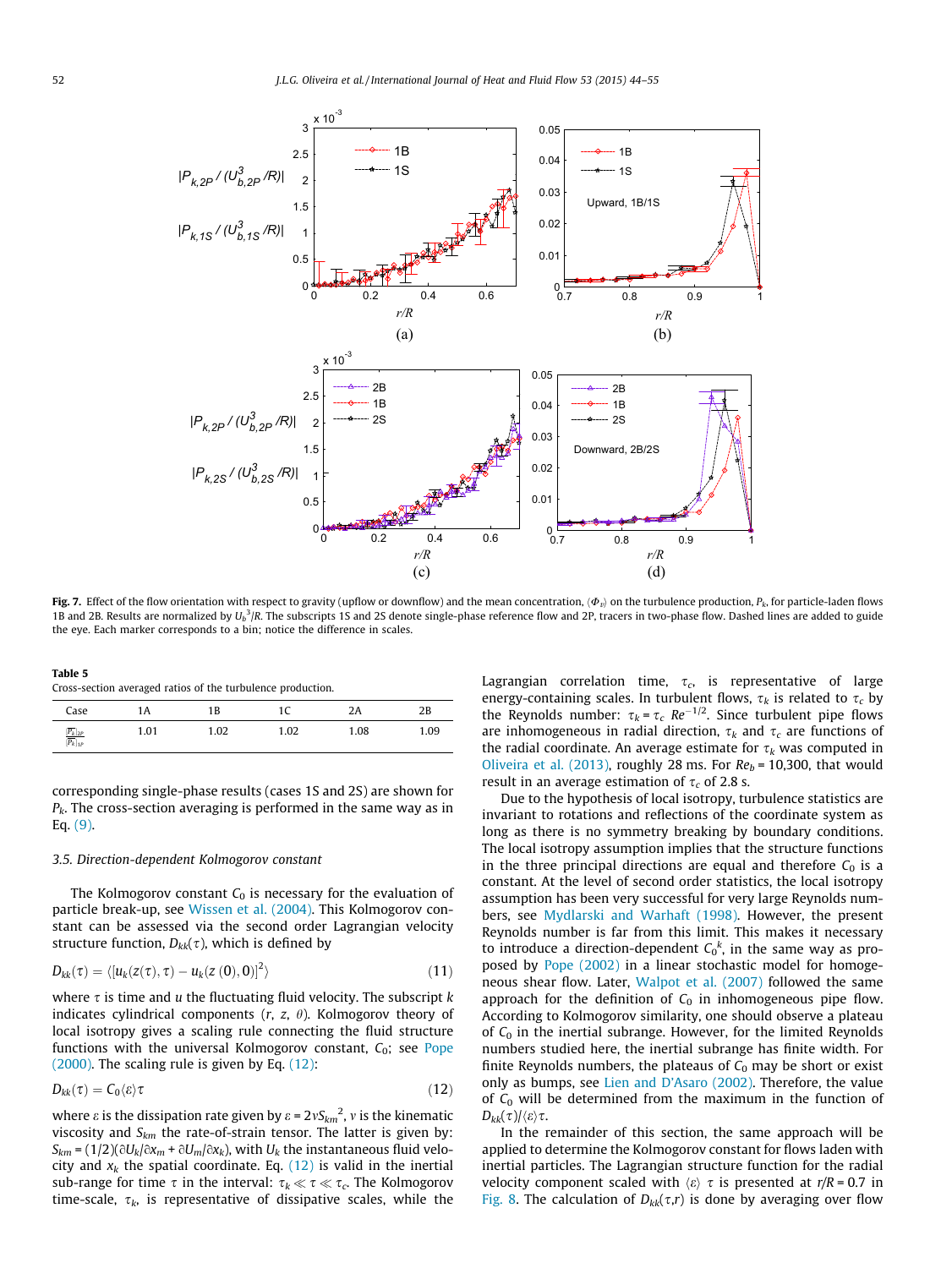<span id="page-9-0"></span>

Fig. 8. Lagrangian structure function for the radial velocity component scaled with  $\langle \varepsilon \rangle \tau$  at r/R = 0.7 for case 1B, with inertial particles. The solid line represents singlephase DNS at  $Re_b$  = 10300. Dashed lines indicate error-bars.

tracers that are situated inside a discrete band centered at a radial position r. The solid line represents single phase DNS data ([Veenman, 2004](#page-11-0)). Diamonds represent flow tracers in particle-laden pipe flow for case 1B at  $Re_b = 10,300$ . Dashed lines indicate error-bars.

Sufficiently long trajectories of tracers have been registered to achieve the time interval where the maximum occurs; see Fig. 8. The value of  $\mathsf{C}_0{}^k$  is the value of  $D_{rr}/\langle \varepsilon \rangle \tau$  at the maximum. Similar results are found at other radial positions and for tangential structure functions. For axial structure functions, the Lagrangian correlation times are bigger and the time interval where the maxima occur cannot be achieved due to the limited axial size of the measurement volume. To overcome this, the axial structure functions are fitted with a linear function in a time interval that is assumed to be in the inertial range; see [Walpot et al. \(2007\) and Oliveira](#page-11-0) [\(2012\).](#page-11-0) Results for the  $C_0^k$  are provided in Fig. 9. Values of  $C_0^k$  are roughly 3 in the pipe core ( $r/R < 0.8$ ) and somewhat smaller near the wall. These results for flows laden with inertial particles are close to the single-phase experimental results of [Walpot et al.](#page-11-0) [\(2007\)](#page-11-0) and the DNS computations of [Veenman \(2004\).](#page-11-0) The particle concentrations are apparently low enough not to affect  $\mathsf{C_0}^k$  too much. Moreover, it appears that the differences between the Kolmogorov constants in the three directions are within the measurement inaccuracy.



Fig. 9. Direction-dependent Kolmogorov,  $C_0^k$ , constant computed for case 1B.  $k$ represents cylindrical coordinates  $(r, z, \theta)$ . Dotted lines are added to guide the eye.

The increase of  $\mathsf{C}_0^{\!k}$  with increasing distance to the wall was also found by [Choi et al. \(2004\)](#page-11-0) for turbulent channel flow. [Walpot et al.](#page-11-0)  $(2007)$  showed that the anisotropy in  $C_0^k$  decreases with increasing Reynolds number. There is a generally accepted idea that the Kolmogorov constant increases with increasing Reynolds number and reaches an asymptotic value of approximately 6–7; see [Fox](#page-11-0) [and Yeung \(2003\)](#page-11-0).

As mentioned in the beginning of this section,  $C_0$  is a quantity necessary to determine break-up criteria. With the above determination of the Kolmogorov constant and turbulence production, all ingredients to derive a break-up criterion for particles in turbulent particle-laden pipe flows are available. This is done in the next section.

#### 4. Particle break-up in turbulent pipe flows

In many processes in the food, dairy and petrochemical industry, small particles occur that have a chance of being torn apart if exposed to too high fluid stresses. The prediction of these processes is of utmost importance, to prevent damage to starch particles and undesirable food appearance, for example. An example of high stresses, induced by steam injection, and computation of break-up chances of particles is given by [Wissen et al. \(2004\)](#page-11-0). This section discusses effects of inhomogeneous turbulence in pipe flow on particle break-up mechanisms and will present a way to quantify maximum particle sizes in turbulent pipe flows, based on the measurements done in particle-laden flows at  $Re_b$  = 10,300 shown in the previous section.

In principle, the break-up process of particles in pipe flow is isotropic but depends on the distance to the pipe wall. The prediction of the maximum particle diameter,  $d_{p,max}$ , in turbulent flows is usually based on the pioneering article by [Hinze \(1956\).](#page-11-0) If particle sizes are in the inertial subrange, his approach states that a critical value of the Weber number,  $We_{crit}$ , exists. This Weber number satisfies

$$
\left(\frac{\rho_f}{\sigma W e_{\rm crit}}\right)^{3/5} d_{p, \max} = \left(\frac{C_0^*}{\sigma}\right)^{-3/5} \varepsilon^{-2/5} \tag{13}
$$

where  $\rho_f$  is the mass density of the continuous phase,  $\sigma$  the surface tension coefficient,  $\varepsilon$  the turbulence dissipation rate and  $C_0^*$  the Kolmogorov constant. Although several authors, e.g. [Walter and](#page-11-0) [Blanch \(1986\) and Hesketh et al. \(1987\),](#page-11-0) employed Eq. (13) and proposed various expressions for  $We_{crit}$ , no universal correlation for pipe flow seems to be available, and none that is based on measurements of turbulence characteristics in particle laden flow. Naturally, and evidenced by  $(13)$ , the critical Weber number is a function of particle and fluid properties [\(Walter and Blanch, 1986; Hesketh](#page-11-0) [et al., 1987\)](#page-11-0), but some proposals for  $We_{crit}$  also utilized the bulk flow velocity, see [Karabelas \(1978\)](#page-11-0) for example. In the present study only local features of the flow will be utilized.

Break-up of particles in flow is more complex when the residence time in a certain area of the flow is in competition with the time necessary for break-up. This may be the case in pipe flow when particles are moving fast through areas with high velocity gradients, as those occurring near the pipe wall ([Risso, 2000\)](#page-11-0). If this is the case, particle trajectories and times necessary for break-up must be predicted. It is noted that the residence time of inertial particles in the present study has been found to depend on flow direction with respect to gravity. In upflow, the particle residence time at positions close to the pipe center is bigger than in downflow. Particle trajectory computations will predict particle break-up differently in upflow and downflow. Here we focus on finding a break-up criterion based on (13) and assume that the residence time of inertial particles is sufficient to apply (13) without the need to predict particle trajectories. The terms on the RHS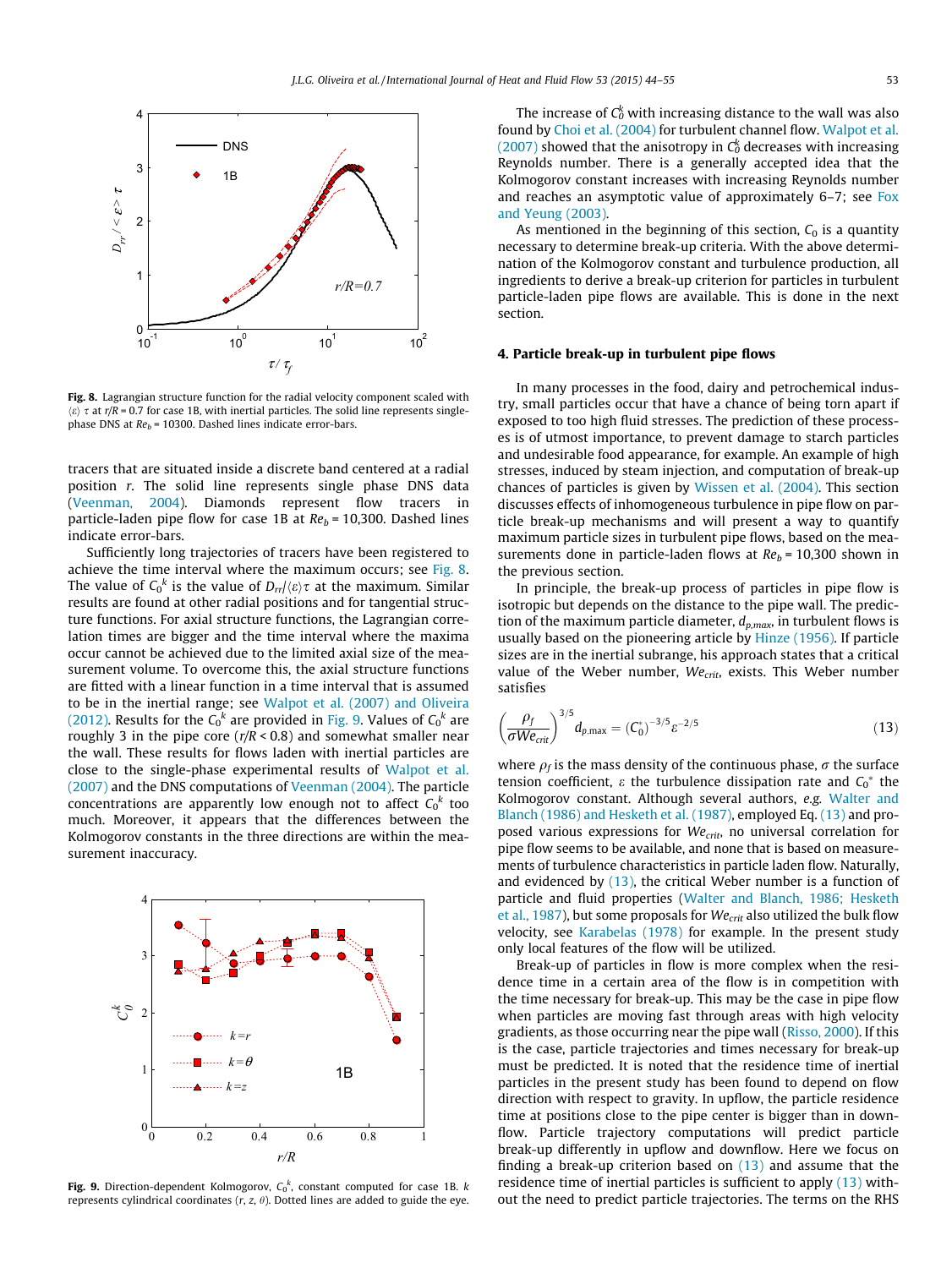<span id="page-10-0"></span>

**Fig. 10.** The effect of inhomogeneous pipe flow turbulence at Re $_b$  = 10300 on C $_0^{*$  -3/5  $e$  -2/5, equivalent to the particle break-up criterion. Turbulence dissipation is estimated from the turbulence production;  $\varepsilon \approx P_k$ . See [Table 2](#page-4-0) for the meaning of the flow condition indicators.

of [\(13\)](#page-9-0) have been evaluated from the measured data presented in the previous section. The results show how the maximum particle diameter depends on radial distance.

In turbulent pipe flows, the turbulence dissipation,  $\varepsilon$ , occurring in [\(13\)](#page-9-0) is largest near the wall. Apart from the viscous region near the wall and from a small area in the center of the tube, turbulence dissipation is normally close to the turbulence production,  $\varepsilon \approx P_k$ . This is clearly shown in the DNS data for the same bulk Reynolds number as in our experiments; see [Veenman \(2004\).](#page-11-0) The present particle-laden upflow experiments possess all the characteristics of a fully developed single-phase turbulent pipe flow. It is therefore possible to make the comparison of dissipation and production for a single-phase flow with the same bulk Reynolds number. The region near the wall where  $\varepsilon$  does not agree with  $P_k$  is irrelevant since the particle diameter, 0.8 mm, does not permit point force considerations for  $r/R > 0.98$ . With the above measurements of turbulence production,  $P_k$ , and the Kolmogorov constant,  $\mathsf{C} _0{}^k$ , as given in [Fig. 9,](#page-9-0) the RHS of Eq. [\(13\)](#page-9-0) has been assessed. Values of a modified Kolmogorov constant,  $C_0^*$ , are computed by averaging  $C_0^z$ ,  $C_0^r$  and  $\mathsf{C_{0}}^{\theta}$  at each radial bin. The effect of this averaging procedure is an inaccuracy in the Kolmogorov function,  $C_0$ , which is negligible as compared to the spread in the results due to the energy dissipation rate, as revealed by Fig. 10 and as quantified by the  $r_{\rm s}^{\; 2}$  and F-values of the fit which are presented below. In Fig. 10, results are shown for particle-laden upflow cases with mean concentration in the range  $0.5 \times 10^{-5}$ –3.2  $\times$   $10^{-5}$ .

As expected, small values of the quantity  $C_0^*$   $^{-3/5}$   $\varepsilon^{-2/5}$  are obtained close to the wall, meaning that the maximum particle diameter,  $d_{p,max}$ , is smaller there: break-up happens more readily near the wall. For given fluid and particle properties,  $d_{p,max}$  is larger at the pipe centerline than in the near-wall zone by a factor of more than 5. The scatter in the core of the tube,  $r/R < 0.2$ , is due to a relatively low number of data points underlying each average given in Fig. 10. This number increases linearly from the pipe axis to  $r/R$  about 0.7, levels off and then decreases towards  $r/R = 1$  again. In addition, the values of  $\partial \langle U_z \rangle / \partial r$  are relatively low in the center of the tube, implying that the relative error is high because of the constant triangulation error.

In downward particle-laden flows, turbulence production is higher in the near wall zone [\(Fig. 7](#page-8-0)d), leading to lower values of  $C_0^*$ <sup>-3/5</sup>  $\varepsilon^{-2/5}$  in Fig. 10b, in particular for the case with the highest loading of inertial particles, case 2b. Since the carrier phase in downflow is not fully developed in this wall zone, the downflow cases are excluded from the following derivation of a break-up criterion for pipe flows, which takes into account the inhomogeneity of the turbulence, based on [\(13\)](#page-9-0).

A good fit of all experimental data for upflow presented in Fig. 10 turns out to be given by an algebraic function:

$$
\left(C_0^*\right)^{-3/5} \varepsilon^{-2/5} = \frac{a_1}{\frac{r}{R} + a_2} \tag{14}
$$

The combination of [\(13\) and \(14\)](#page-9-0) leads to the break-up criterion:

$$
\left(\frac{\rho_f}{\sigma We_{\rm crit}}\right)^{3/5} d_{p,\max} = \frac{a_1}{\frac{r}{R} + a_2} \tag{15}
$$

The coefficients for the upflow data are given by:  $a_1 = 25.33$  and  $a_2$  = 0.094. The quality of the fit is expressed by the two parameters  $r_s^2$  and F, defined in equations (16) and (17):

$$
r_s^2 = \frac{\sum_{i=1}^n (\hat{O}_i - \overline{O})^2}{\sum_{i=1}^n (O_i - \overline{O})^2}
$$
(16)

$$
F = \frac{\sum_{i=1}^{n} (\hat{O}_i - \overline{O})^2 (n - K)}{\sum_{i=1}^{n} (O_i - \overline{O})^2 (K - 1)}
$$
(17)

Here, *n* is the number of measurements with outcome  $O_i$ ,  $\hat{O}_i$  the predicted values and  $\overline{O}$  the mean of the set (O<sub>i</sub>). The number of parameters determined in the fit is K.

The values of  $r_s^2$  and F for the fit (14) are 0.999 and 7729, respectively. These values show that  $(14)$  with  $a_1 = 25.33 \pm 0.8$ (95% accuracy) and  $a_2 = 0.094 \pm 0.004$  (95% accuracy) is a good fit of the data.

When the data for downflow are taken along in the fit, the following values are found:  $a_1 = 26.68$  and  $a_2 = 0.1216$ . The values of  $r_s^2$  and F for this fit are 0.993 and 6854, respectively. These fit-characteristics are a little bit less because of the spread in the data caused by the downflow data. Comparison of the two fits shows that in particular the value of  $a_2$  depends on the state of development of the flow.

#### 5. Conclusions

Measurements of turbulence production and the Kolmogorov constant as a function of radial distance have been performed in particle-laden turbulent pipe flow. The results enabled the derivation of an empirical correlation for the maximum size a particle will have before break-up will occur. Although the correlation has the familiar form derived by [Hinze \(1956\)](#page-11-0), it is based on measurements for particle laden turbulent pipe flows with inertial